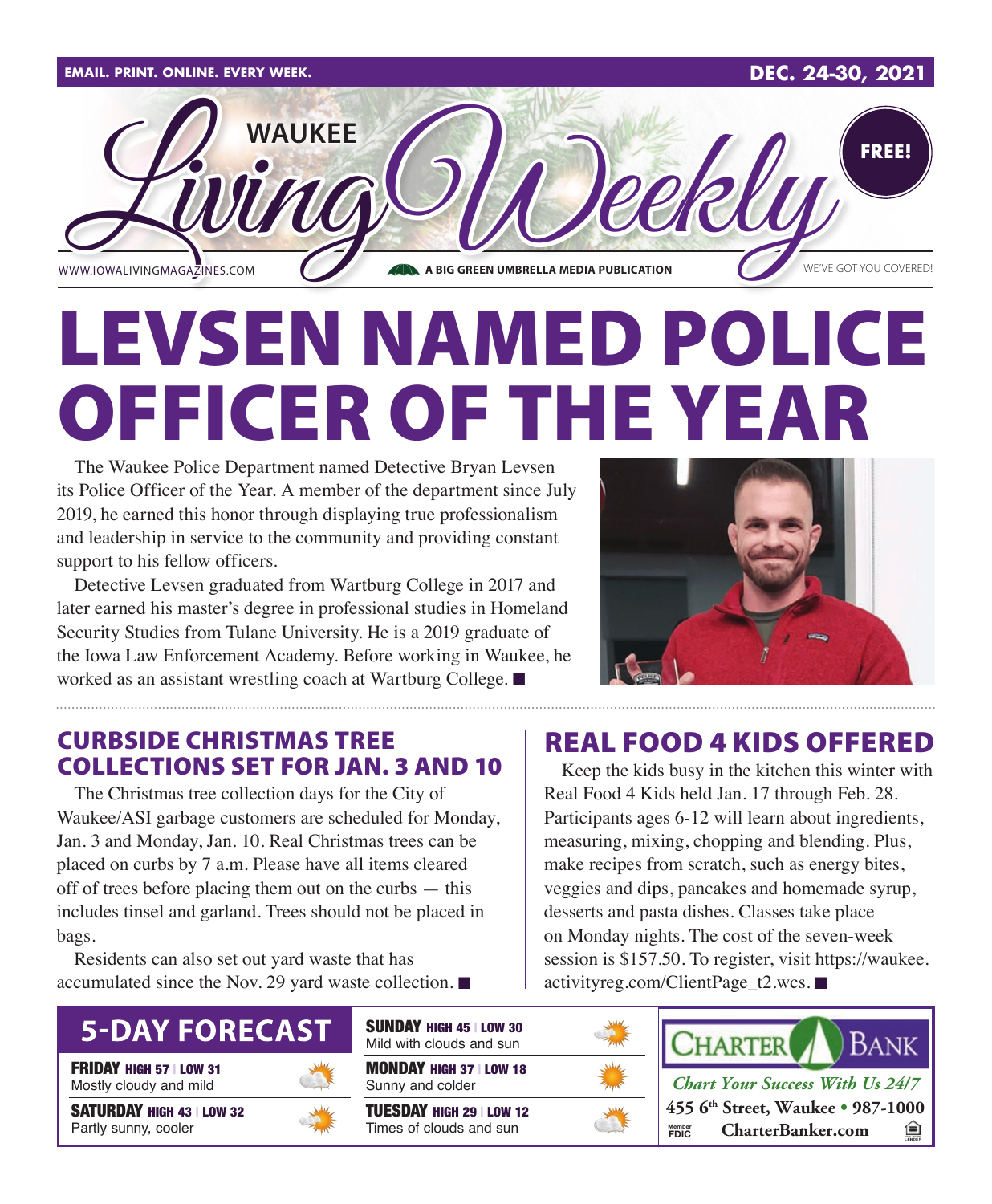#### FROM THE PUBLISHER

## A GREAT LIBRARY CONTAINS SOMETHING TO OFFEND EVERYONE

"Ban that book. I don't agree with it. No, not that book. I agree with that one. Keep it. Just get rid of the ones I don't like."

Sound familiar? That is exactly what is going on right now in school districts across America and right here in central Iowa.

Yes, book banning has been a hot subject as of late, especially with the changing of the guard on many local public school boards. Those who want certain books removed have legitimate points — at least from their perspective — but I fear that these efforts are damaging to free speech and, ironically, resulting in the opposite of what the book banners' intentions are. Let me explain.

First, there should be a clear distinction between books in a public school library and books used for instructional purposes in classrooms. Books used for instructional purposes should be evaluated, scrutinized and carefully selected. Most public

school districts have curriculum processes in place to address this. You have every right to inquire about that process and judge it

appropriately, but banning books that are simply available in a public school library is another matter.

Second, most of us read to learn, to exercise our brains and to grow our knowledge of a particular subject. With that in mind, how much will we learn by only reading books that fall in line with our own opinions? And how can we expect young people to grow by limiting access to all kinds of ideas?

Third, tell a child not to do something, and you can bet that the youngster will do all he or she can to explore it further. I guarantee that most any banned book will be read more after the banning than before. Believe it or not, there is this thing called the



Internet that kids are using today, regardless of what is or isn't in a library.

And finally, it's OK to be exposed to things we don't agree with. Those differing views create healthy debates that we all learn from, and that includes our youth.

So if you don't agree with books used for classroom instruction, let your voice be heard. You might want to serve on a committee or even run for school board, but we shouldn't limit a child's access to books that simply don't fall in line with a certain person's points of view. As Jo Godwin said, "A truly great library contains something in it to offend everyone." As it should.

Have a great week, and thanks for reading.  $\blacksquare$ 

#### **Shane Goodman**

President and Publisher



Big Green Umbrella Media shane@dmcityview.com 515-953-4822, ext. 305





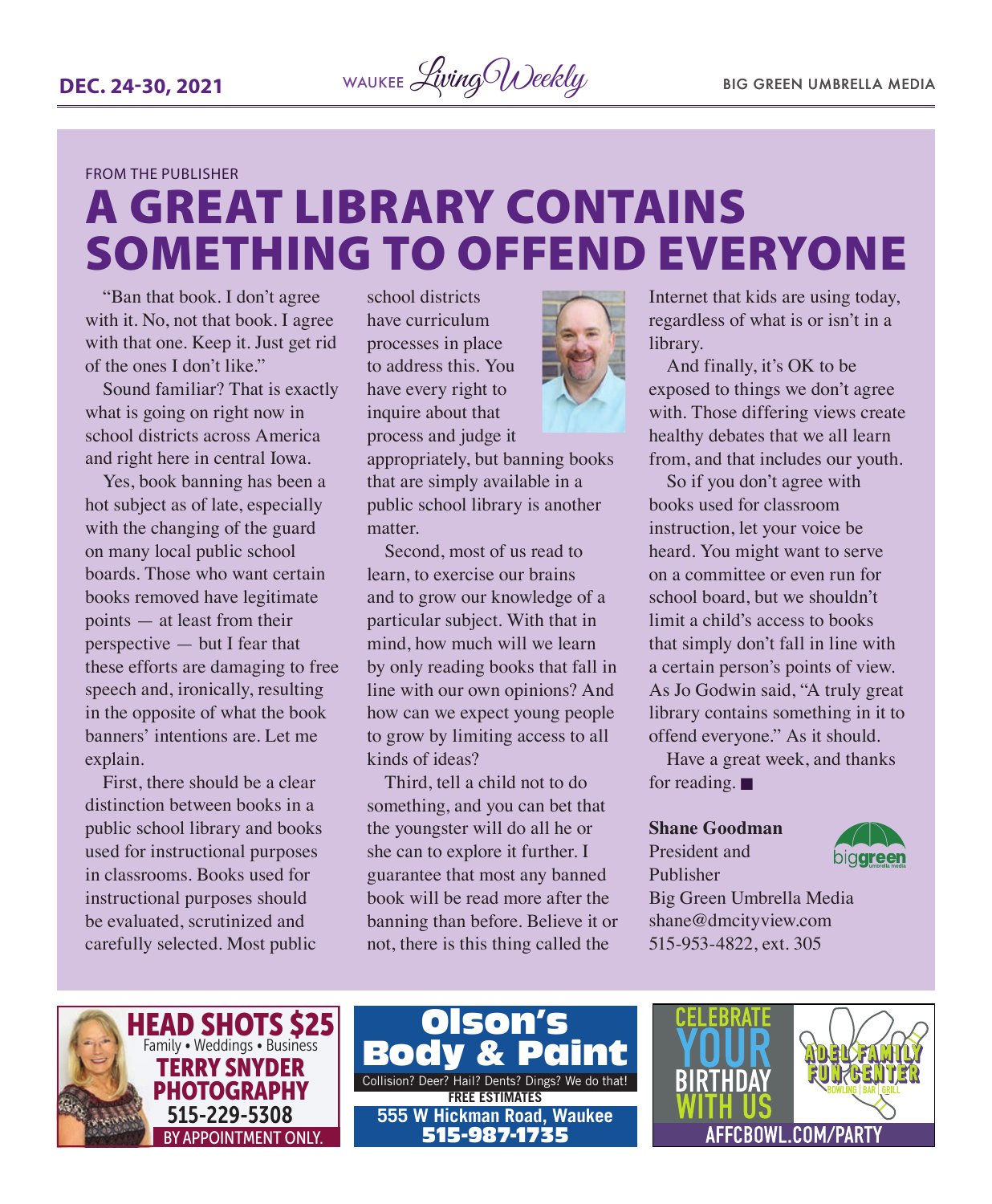BIG GREEN UMBRELLA MEDIA WAUKEE Living Weekly **DEC. 24-30, 2021** 

## FUN AT THE LIBRARY

Check out the Waukee Public Library's many online resources, free with a library card at waukeepubliclibrary.org/online-library. To find out more about the Waukee Public Library go to waukeepubliclibrary.org or contact askme@ waukee.org or 515-978-7944.

Life-sized Candyland — Dec. 27, 28, and 29. Part of the Library will be transformed into a life-sized Candyland for registered participants to enjoy. You can invite friends and family to join you as you work your way through the game and perhaps meet some favorite game characters. Group sizes are limited to 20 people.

Creativebug Online Craft Videos — Grab some friends, supplies, and watch a class on Creativebug. This free online resource is filled with thousands of award-winning classes to help you make something beautiful. It also provides tips, tricks, patterns, templates, and recipes for any and all creative adventures.  $\blacksquare$ 

### HOLIDAY CITY OFFICE CLOSURES PLANNED; NO TRASH DELAYS

All City of Waukee offices will be closed on Dec. 24 in observance of Christmas. City buildings will also be closed on Dec. 31 in observance of New Year's Eve/Day. The Waukee Public Library will be closed Dec. 23-26 and Dec. 31-Jan. 1. Trash collection for City/ASI customers will run on its normal schedule, without any delays.  $\blacksquare$ 

## HOLIDAY TRASH AND RECYCLING TIPS

As the holidays bring an influx of trash and materials to be recycled, the City's solid waste provider, Ankeny Sanitation, is offering a few tips to ensure items are picked up and that recycling costs remain low.

Make sure plastic and Styrofoam packing materials are removed from cardboard boxes before putting them in the recycling bin.

Shiny wrapping paper, gift bags and tissue paper go in the trash.

Make sure all loose garbage items are bagged to prevent items from blowing out of containers, especially on windy days.  $\blacksquare$ 



**SIGN UP TO RECEIVE THE DIGITAL EDITION OF WAUKEE LIVING MAGAZINE FREE!**  *Scan the code below, or visit www.iowalivingmagazines.com.*